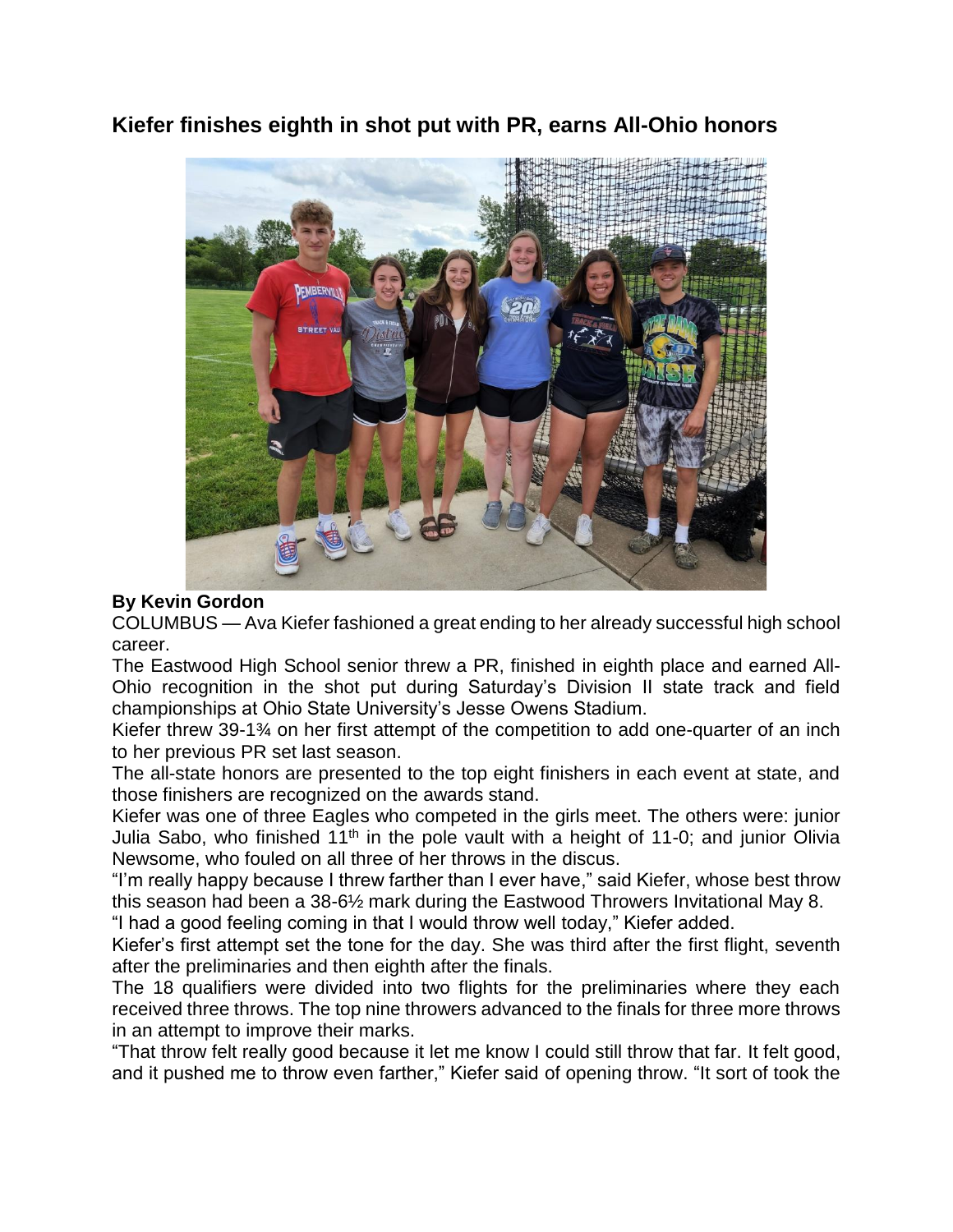

pressure of getting a big throw in, but there's still pressure to make the finals. I felt really good about making the finals after that throw, but there were a lot of good throwers here."

Kiefer nearly delivered another big throw on her second attempt in the prelims. The shot landed on the 40-foot line, sending white chalk flying into the air. But the throw was ruled a foul because Kiefer's foot hit the lip of the throwing ring.

"I could feel my foot hit (the lip) when my it came down," Kiefer said.

Kiefer also had foot fouls called on her last two throws in the finals, one on another toss that was clearly past the 40-foot line.

"It's a bummer they were fouls, but at least I know I

can hit that mark, and I continue to work towards that goal of hitting 40-0," Kiefer said. Kiefer's final throw in the prelims covered 32-11, and her first mark in the finals was 35- 5¼. Her best throw in the prelims virtually guaranteed her a spot in the finals.

"It was really nerve-wracking to watch the other flight because there were good girls in both flights," Kiefer said. "Nothing is for sure until they announce the finalists."

Kiefer was seeded 11<sup>th</sup> in the event, based on marks from the four regional meets.

"She threw really well," said Eagle assistant coach Whitney Recker, who works with the throwers. "She competed. She competed really hard today. She came in  $11<sup>th</sup>$ , knew where she was and really went after it. It was fun to watch."

The six state qualifiers from the Lexington High School regional, including Kiefer, dominated the competition. All six advanced to the finals, and five of the top eight finishers were from the Lexington.

The state qualifiers consisted of the top four finishers in each regional, and the next two best distances overall, regardless of regional. Kiefer was one of the at-large qualifiers, finishing sixth at Lexington.

Norton sophomore Morgan Hallett made it back-to-back state championships in the shot with a throw of 46-7, just shy of the state record of 48-10¾ set in 1999. Hallett also won the discus Friday. The top five finishers all threw at least 40-10½.

Hallett won the Lexington regional, breaking the regional record in the process.

"The competition was really good. That pushed all of us to throw our best," Kiefer said.

Kiefer originally moved into second place on Eastwood's all-time Top 10 in the shot last season when she threw 39-1½. Recker is the school-record holder, throwing 43-5¼ as Whitney Hartman in 2004.

"That was really exciting," Eastwood head coach Nikki Sabo said of Kiefer. "She threw a PR on her first throw, and then went after it after that. She took that weight off her shoulders with the first throw, that she could be aggressive and go after an even bigger throw. Her throwing coaches (Recker and Tyler McCrory) were proud of the effort she gave."

Kiefer will throw collegiately at the University of Findlay.

"I'm really happy with my career, and now I have college to look forward to, and I can continue to better myself," Kiefer said. "This was a good way to end my career."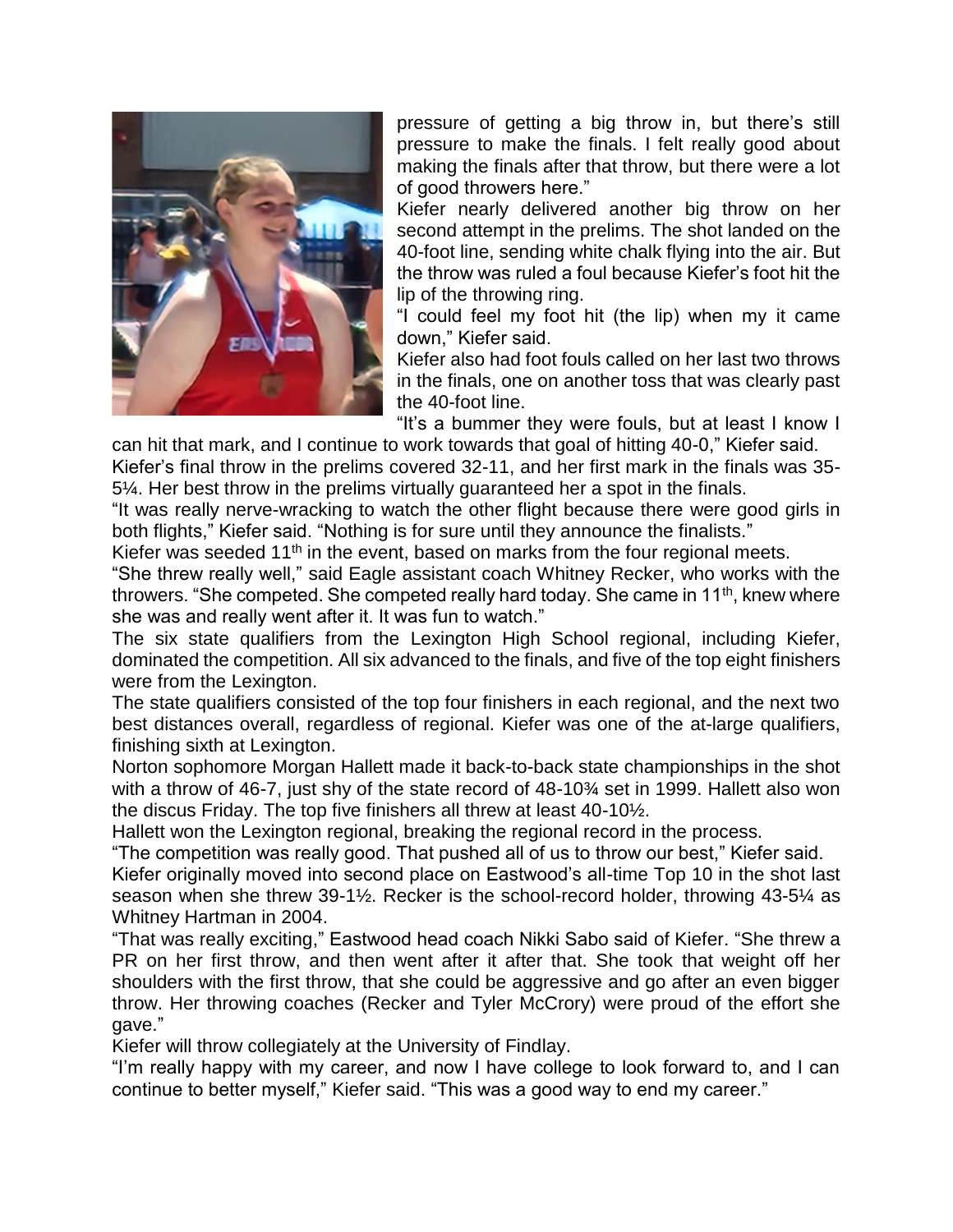## **Sabo, Newsome compete at state**

Julia Sabo matched her season-best in the pole vault by clearing 11-0 for 11<sup>th</sup> place. She missed three attempts 11-6, which would have matched her school record set last season at state when she tied for fourth place.

"It's not what I wanted," Julia Sabo said. "I attempted a PR, which is nice. I wanted to get it, but I didn't, and I have a lot of things to work on for next year.

"This definitely motivates me for next year," Julia Sabo added. "It puts a different perspective on my training. I'm glad I'm here, but I was hoping to be better and place better. Hopefully, I can get back here next year. I'm going to work a lot harder than I did this year."

Julia Sabo started the competition by clearing 9-6, 10-0 and 10-6 on her first attempt, and 11-0 on her third attempt.

The state champion was Westfall senior Peyton Proffitt, who cleared 12-9. The secondand third-place finishers both made 11-10, three more vaulters cleared 11-6, and Sabo was one of five vaulters to make 11-0.

"It was a good day, matched her season best," said Eastwood assistant coach Ethan Downey, who works with the pole vaulters. "We just didn't have another bar in us to get on the podium, but, overall, it was a solid day. Good warmups. Good jumps at 11-0. Good attempts at 11-6."

On Friday, Newsome fouled on all three of her attempts in the discus. She had one throw of at least 125-0 during warmups, and two throws of at least 125-0 when she fouled during the actual competition. Those throws were fouls because the discus landed out of sector. A throw of 121-2 was needed to make the finals.

"That was the annoying part of the fouls," Newsome said. "Those throws would have gotten me to finals."

Newsome threw a PR of 125-7 at the Lexington regional to qualify for state. She PRd four times this season, all in the last six weeks of the season. She enters next season third on the Eagles' all-time Top 10 list.

The discus and shot areas at state are located west of the stadium, in a stadium-like setting for fans, who filled the bleachers and sat in grassy hillside areas surrounding the side-by-side throwing areas. Many fans brought lawn chairs.

"The atmosphere was good, but I wasn't nervous," Newsome said. "Nobody made you feel nervous. We were talking to each other, joking, having fun. It was such a good atmosphere. I enjoyed coming here a lot. Hopefully, if I make it here next year, I'll know what to expect. It was a good experience, and I'm glad I got here."

"She definitely came here to compete," McCrory said. "This is a great experience that will help her tremendously next year."

Like the shot, the Lexington regional qualifiers for state fared well in Columbus.

Four of the top seven finishers at state came from the Lexington regional, including the first- and second-place finishers. Hallett won with a throw of 156-4, while defending state champion and Liberty-Benton senior Izzy Granger was second at 154-10. No other thrower had a mark of better than 128-8.

"There were a lot of really good throwers here," Newsome said. "That pushed all of us to get better. It's fun to compete in an environment like that."

Now, Newsome is looking forward to next season.